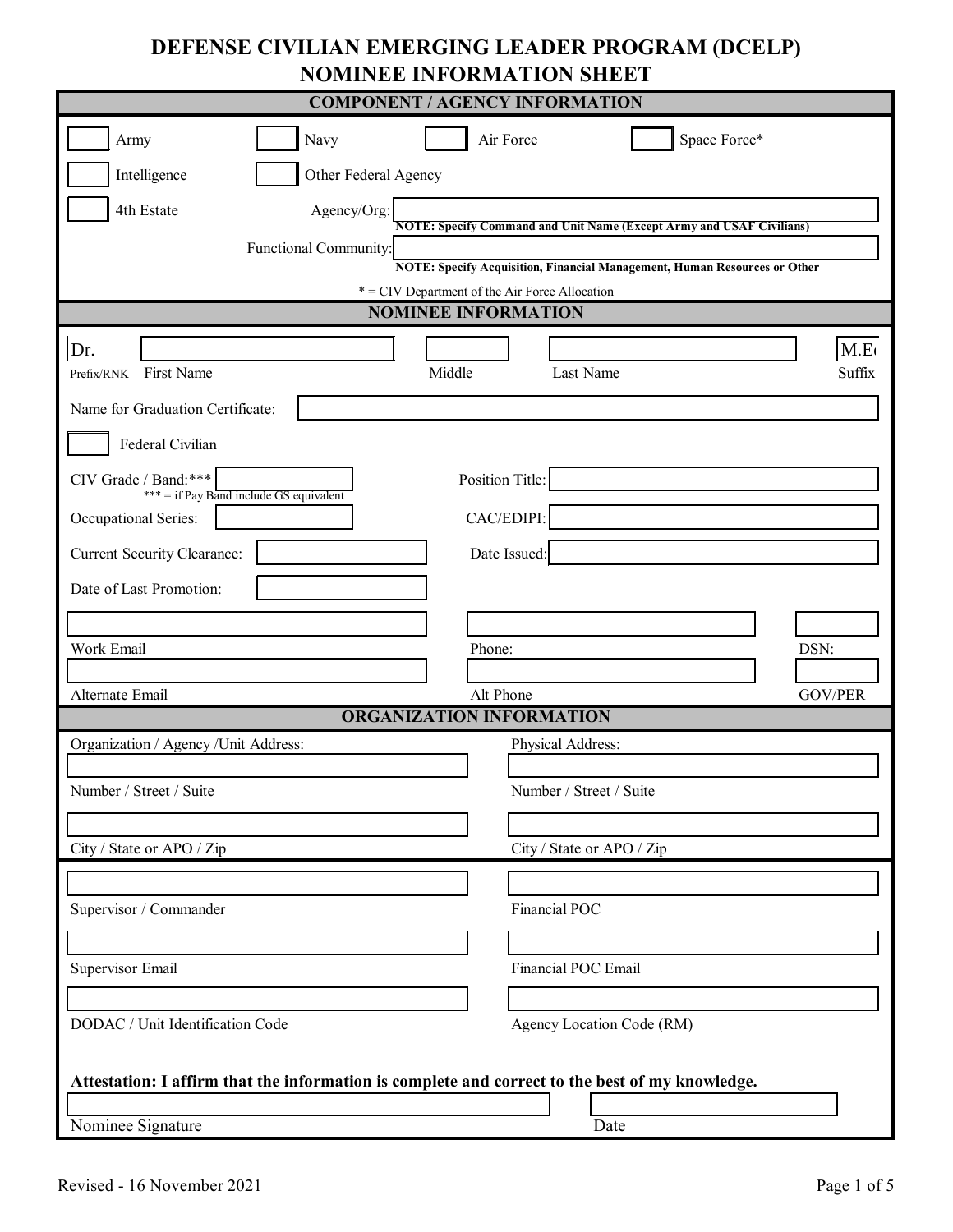## **DEFENSE CIVILIAN EMERGING LEADER PROGRAM (DCELP) STATEMENT OF INTEREST**

 The Statement of Interest should not repeat information in the resume, information sheet, or other supplemental materials required for specified program. Rather, it should focus on why you should be selected as a participant in the Defense Civilian Emerging Leader Development Program.

Address, in 500 words or less, the following:

- · your strengths and character traits that make you an ideal candidate for the program
- · the contributions you will make to support your learning and that of your peers
- · how attending the program fits into your professional career development plan
- · the return on investment to your Component/organization and to the Department of Defense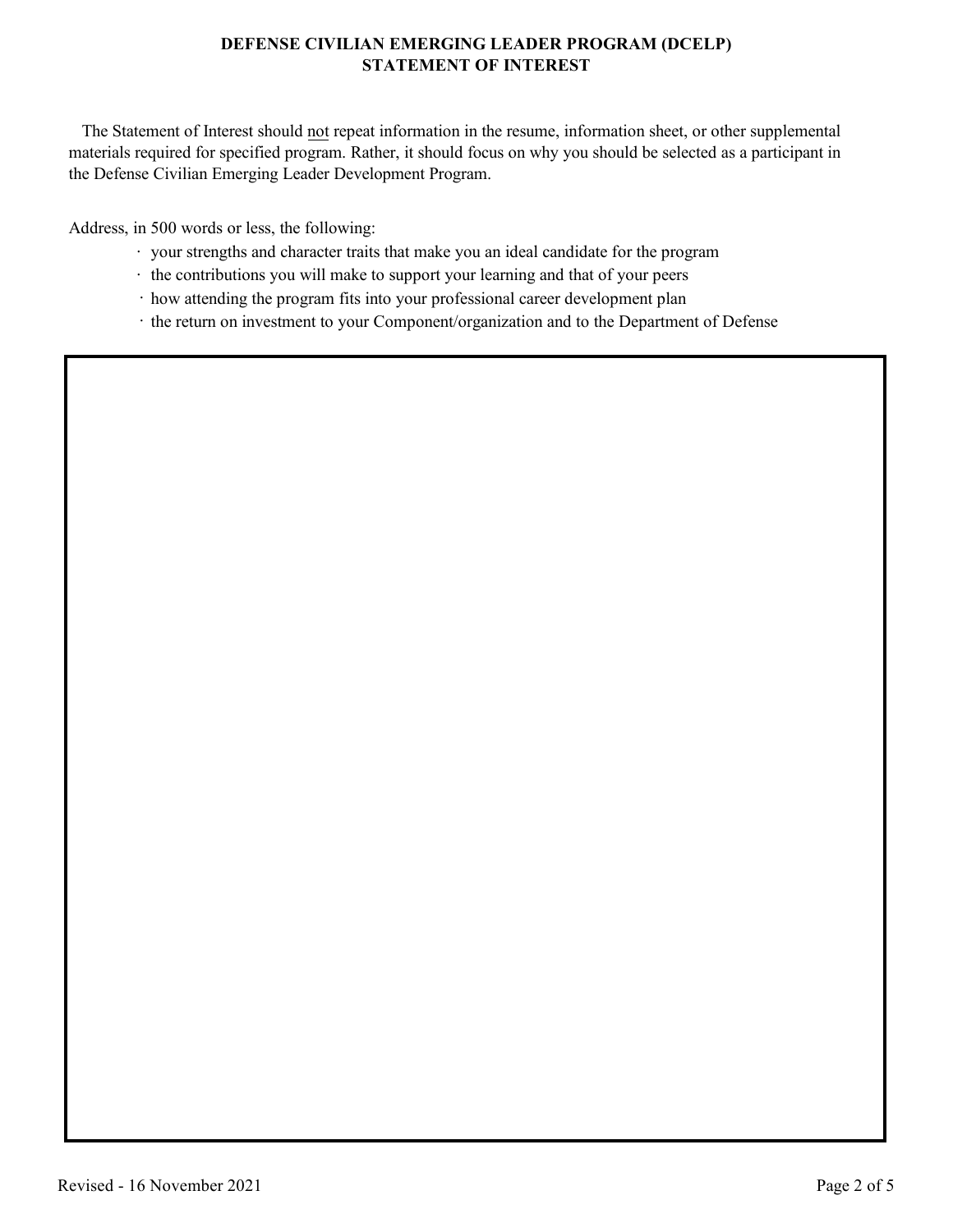## **DEFENSE CIVILIAN EMERGING LEADER PROGRAM (DCELP) SUPERVISOR ASSESSMENT**

*This part is to be completed by the nominee's immediate supervisor (member who is thoroughly familiar with applicant's performance in order to assess leadership potential).*

| Nominee's Full Name:           |          |             |            |
|--------------------------------|----------|-------------|------------|
| <b>Current Position Title:</b> |          |             |            |
| Current Supervisory Level:     | Employee | Team Leader | Supervisor |

Please rate the nominee's PROFICIENCY in each of the following competencies (this information is used only to obtain a "before and after" assessment of the nominee and not considered in the selection process)

| <b>COMPETENCIES</b>                                                                                                                                                                                                                      | <b>PROFICIENCY</b>                |                         |                                                     |
|------------------------------------------------------------------------------------------------------------------------------------------------------------------------------------------------------------------------------------------|-----------------------------------|-------------------------|-----------------------------------------------------|
| In somewhat difficult situations; requires frequent guidance.<br><sup>2</sup> In difficult situations; requires occasional guidance.<br><sup>3</sup> In exceptionally difficult situations; serves as a key resource and advises others. | Needs<br>Development <sup>1</sup> | Proficient <sup>2</sup> | Outstanding/<br>A Personal<br>Strength <sup>3</sup> |
| Interpersonal Skills                                                                                                                                                                                                                     |                                   |                         |                                                     |
| <b>Ethical Behavior</b>                                                                                                                                                                                                                  |                                   |                         |                                                     |
| Communication (Written & Oral)                                                                                                                                                                                                           |                                   |                         |                                                     |
| Agility                                                                                                                                                                                                                                  |                                   |                         |                                                     |
| Resilience                                                                                                                                                                                                                               |                                   |                         |                                                     |
| <b>Team Building</b>                                                                                                                                                                                                                     |                                   |                         |                                                     |
| Diversity, Equity, Inclusion & Accessiblity                                                                                                                                                                                              |                                   |                         |                                                     |
| Managing Conflict                                                                                                                                                                                                                        |                                   |                         |                                                     |
| Problem Solving                                                                                                                                                                                                                          |                                   |                         |                                                     |
| <b>External Awareness</b>                                                                                                                                                                                                                |                                   |                         |                                                     |
| Influencing                                                                                                                                                                                                                              |                                   |                         |                                                     |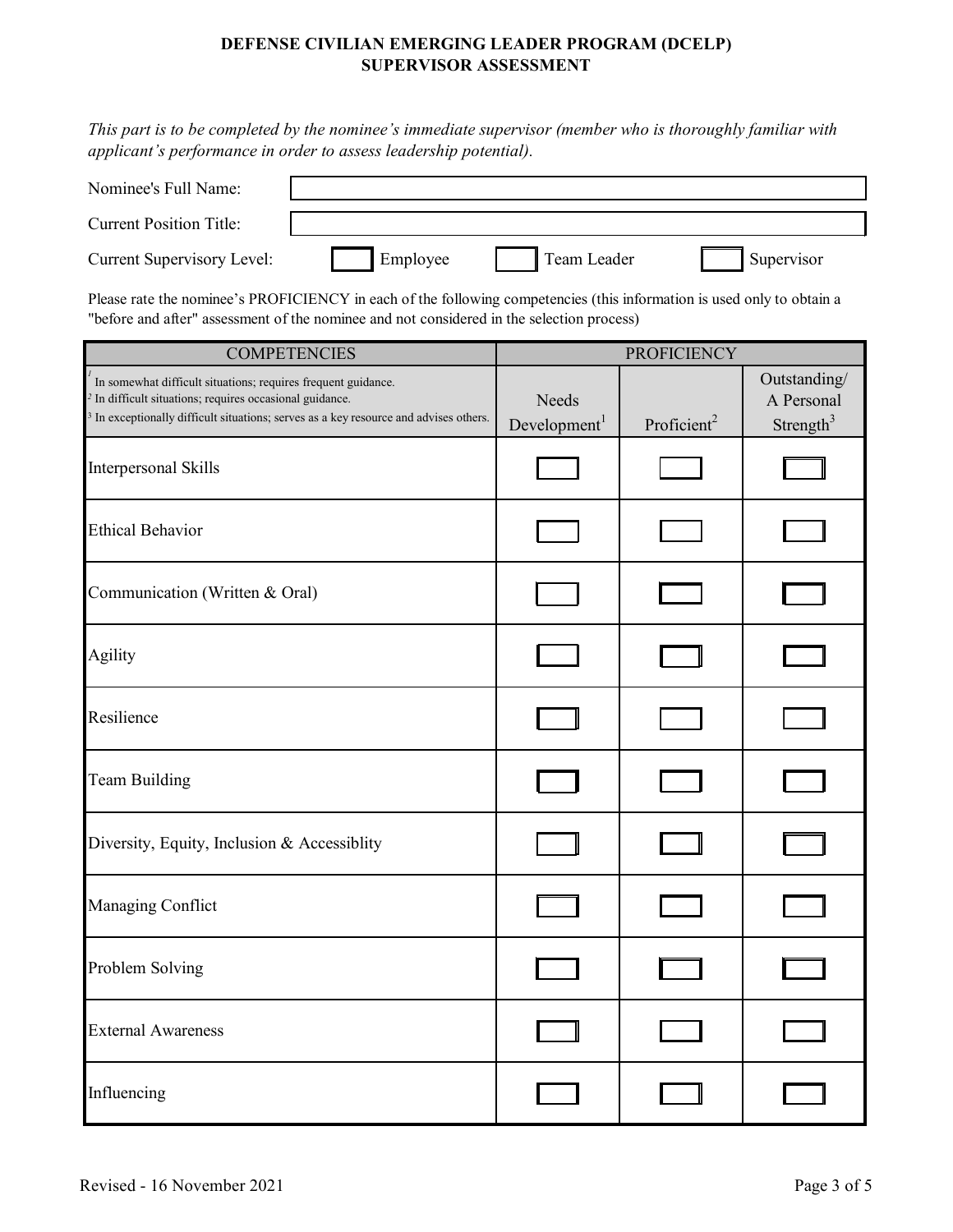## **DEFENSE CIVILIAN EMERGING LEADER PROGRAM (DCELP) SUPERVISOR ASSESSMENT (continued)**

**Supervisory Narrative:** In 250 words or less, provide an assessment of the nominee's supervisory/managerial potential and how DCELP will benefit the nominee and the Department of Defense.

|  | <b>Supervisory and Leadership Endorsement:</b> |
|--|------------------------------------------------|
|  |                                                |

Based on my personal experience and discussions with this nominee, knowledge of his/her current/past performance, and review of his/her application package, this nominee is ready to participate in this program.

| <b>Immediate Supervisor Title:</b>       |       |               |      |      |  |
|------------------------------------------|-------|---------------|------|------|--|
| <b>Immediate Supervisor Phone:</b>       |       |               |      |      |  |
|                                          |       |               |      |      |  |
| <b>Immediate Supervisor Signature</b>    |       |               | Date |      |  |
| <b>Second Level Supervisor Name:</b>     |       |               |      |      |  |
|                                          | First | <b>Middle</b> |      | Last |  |
| <b>Second Level Supervisor Title:</b>    |       |               |      |      |  |
|                                          |       |               |      |      |  |
| <b>Second Level Supervisor Signature</b> |       |               | Date |      |  |

**Understanding of Program Requirements:**

I have read and understand the DCELP program requirements and acknowledge some requirements may involve travel and time during regular duty hours to complete program graduation requirments. I have also spoken with my organizational/Component leadership to ensure they understand these requirements as well.

**Nominee Signature** 

**Immediate Supervisor Signature Date**